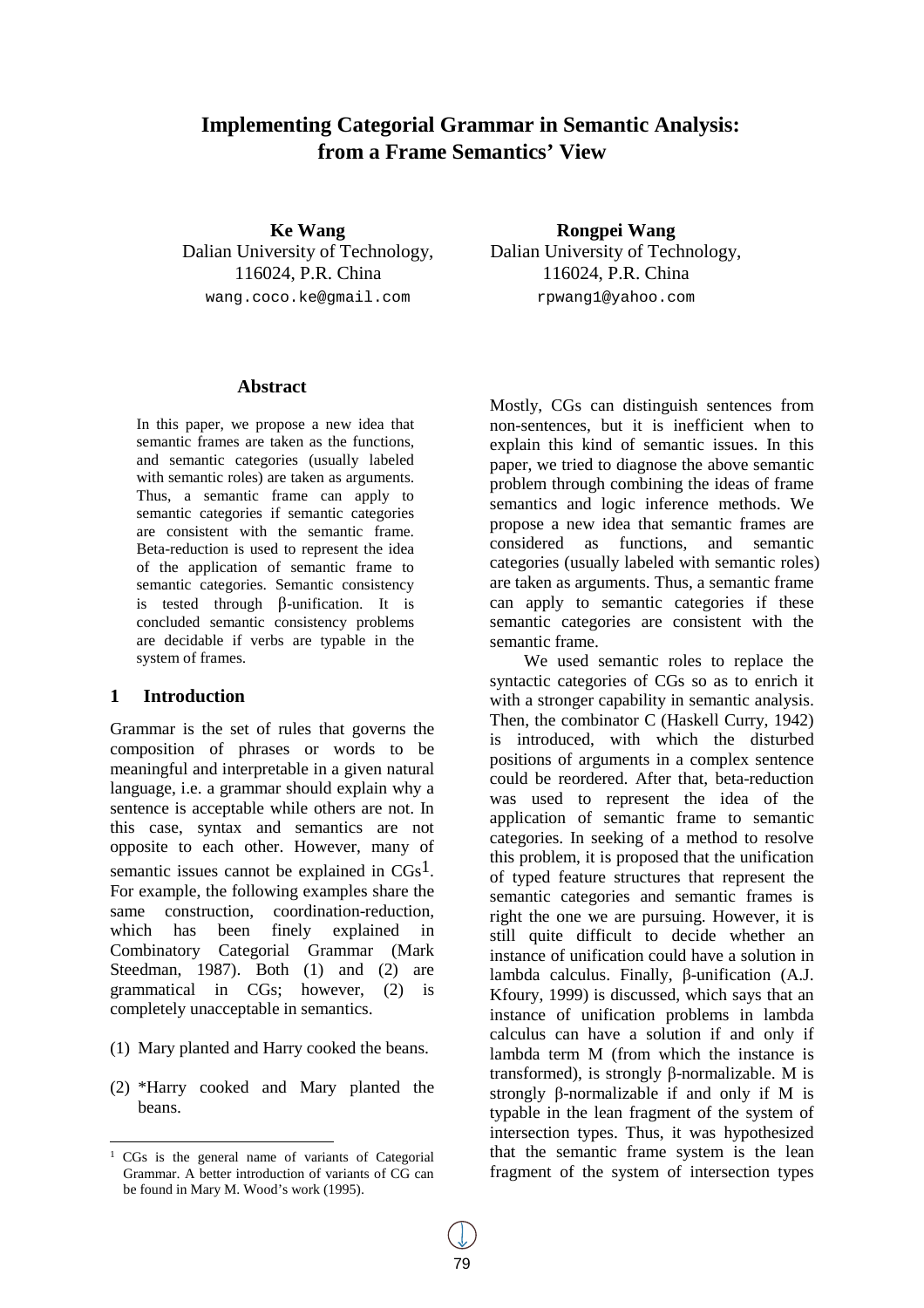and verbs are typable in such lean fragment of the system. It is concluded that semantic consistency problems are decidable if verbs are typable in the system of frames.

#### **2 Methods used in this paper**

#### **2.1 Syntactic Analysis in Categorial Grammar**

The Categorial Grammar originates from the ideas in work of Ajdukiewicz (Kazimierz Ajdukiewicz, 1935) and Bar-Hillel (Yehoshua Bar-Hillel, 1953) (hence AB-Categorial Grammar). Joachim Lambek (1958) introduced a syntactic calculus along with various rules for the combination of functions, which mainly include Application, Associativity, Composition, and Raising. CGs is distinguished from other formal grammars by its syntactic categories and inference rules. The syntactic categories **SyC** is defined as follows:

**Atomic categories**: NP, S, …∈S**yC Complex categories**: if X, Y∈**SyC**, then X/Y, X\Y∈S**yC**.

Complex categories  $X/Y$  or  $X\Y$  are functors with an argument Y and a result X. For instance, NP/NP would be the type of determiner that it looks forward for a noun to produce a noun phrase;  $S \ S$  would be the type of adverb that it looks backward for sentence to produce a sentence, as illustrated in (4) and  $(5)$ :



Application and Composition are the most frequently used rules in CGs. "the rule of forward application states that if a constituent with category  $X/Y$  is immediately followed by a constituent with category Y, they can be combined to form a constituent with category X. Analogously, backward application allows a constituent X\Y that is immediately preceded by a constituent with category Y to combine

with this to form a new constituent of category X" (Julia Hockenmaier and Mark Steedman, 2005).

- Forward application  $X/Y$   $Y \rightarrow X$
- Backward application  $X\Y Y \rightarrow X$

"Composition allows two functor categories to combine into another functor" (ibid).

• Forward composition  $X/Y$   $Y/Z \rightarrow X/Z$ • Backward composition  $Y\setminus Z$   $X\setminus Y \rightarrow X\setminus Z$ 

For example, in (5), the article "a" asks for a noun phrase to be its argument, so does the adjective "red"; therefore they are composed together.

(5) a red book NP/NP NP/NP NP  $NP/NP$  $NP$ 

Some more sophisticated examples could be found in Mark Steedman's work (2000).

#### **2.2 Semantic Representation in Frame Semantics**

Frame semantics is the development of C. Fillmore's case grammar (Fillmore, 1968). The basic idea is that one cannot understand meaning without world knowledge. A semantic frame is defined as a structure describing the relationships among concepts evoked by words (mostly, by verbs). For example, in an exchange frame, the concepts of Seller, Buyer, and Goods can be evoked by words, e.g. *sell*, *buy*, etc. In a sentence, semantic structures that are composed of these concepts are usually represented by the syntactic relations of semantic roles over predicates, as the followings:

- (6) He sells tomatoes. Seller <exchange> Goods
- (7) I bought a red book yesterday. Buyer <exchange> Goods Time

The assignment of semantic roles depends on the meanings of predicate, and on the properties of the constituents. For example, in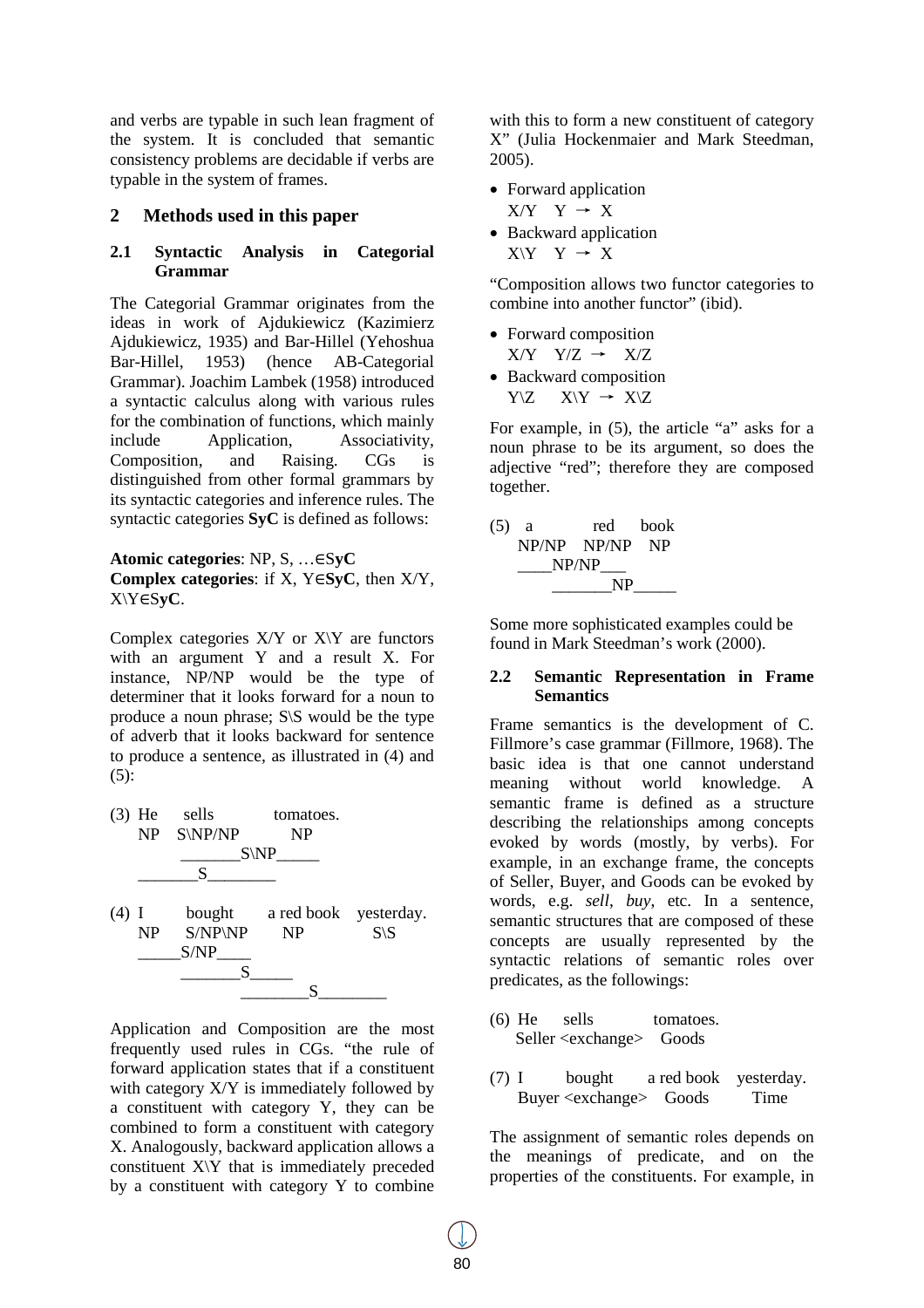(8), "tomatoes" is assigned Patient, instead of Goods; because, the predicate "cooked" evoked frame <cook> and all the concepts related to  $\langle \cosh \rangle$ , i.e. Agent and Patient. In (9), "tomatoes" is assigned Theme, because its state does not change after it is moved to "truck".

- (8) He cooked tomatoes. Agent <cook> Patient
- (9) He loaded truck with tomatoes. Agent <fill> Goal Theme

The main difference between Patient and Theme is that Patient undergoes the action and its state changes, whereas Theme does not change.

#### **2.3 Using CGs' rules for Semantic Analysis**

In this paper, we presented our different view on application and composition, that composition rule should be only used to combine clausal sentences into complex sentences. We did not intend to claim that semantic analysis is independent from syntactic analysis; instead, we propose semantic analysis should be considered as a complement to syntactic analysis; both are equally important in a grammar.

It is supposed that mostly, verbs bear the meaning of semantic frames. Thus, the predicates in (3) and (6) can be *rewritten* as (10). It means frame <exchange> has two arguments, namely, Seller, and Goods:

(10) Exchange frame: <exchange>\Seller/Goods

Through the application rules, we can extract semantic frame from (4), as shown in (11):

| $(11)$ He sells |                                                 | tomatoes. |
|-----------------|-------------------------------------------------|-----------|
|                 | Seller <exchange>\Seller/Goods Goods</exchange> |           |
|                 | <exchange>\Seller_______</exchange>             |           |
|                 | <exchange></exchange>                           |           |

Semantic frames can also be composed into a complex frame, such as:

 $(12)$  John said [ he sold tomatoes]<sup>Content</sup> Informer X Seller Y Goods X' Y'

Here, we replace the verb's meaning with X and Y. Intuitively, Y is lower than X in that it is the predicate of X's complement. X' represents the semantic frame of main clause, and Y' represents the semantic frame of the complement (in the followings of this paper, we will continue using X and Y to represent the predicate verbs of the main clause and secondary clause respectively, and X' and Y' to represent semantic frames). Thus,

- X'=X\Informer/Content
- Y'=Y\Seller/Goods

The two semantic frames are *composed* in the way of (13):

$$
(13) X' / Y' Y' \rightarrow X'
$$

Where,  $X'$ / $Y'$  means, the semantic frame  $X'$ asks for Y' to be its argument. We write it in a more conventional form, *X'(Y')*. Note that X' is the lexical meaning of verb 'said', and that the composition of two semantic frames into complex frame needs to *convert* each semantic frame into a more complex form according to their surrounding features. Recall, article 'a' is tagged with 'NP/NP' in (5), which means it must be immediately followed by a noun phrase.

### **3 Examples**

### **3.1 Insertion**

In Bar-Hillel's (1953) paper, there is a tough problem that CGs cannot overlook, as shown in (14):

### (14) Paul, strangely enough, refuses to talk. Z X Y

Literally, it means "*it is strangely enough that Paul refuses to talk*". Apparently, (14) is a complex construction composed of two semantic frames. We just need to make them go back to their places.

In Curry's work (1942), he presented a combinator C, which is used for switching the first two arguments of a function. Here, we use it to *reorder* the disturbed arguments' position. Example (14) can be converted into (15) without causing any change of meanings.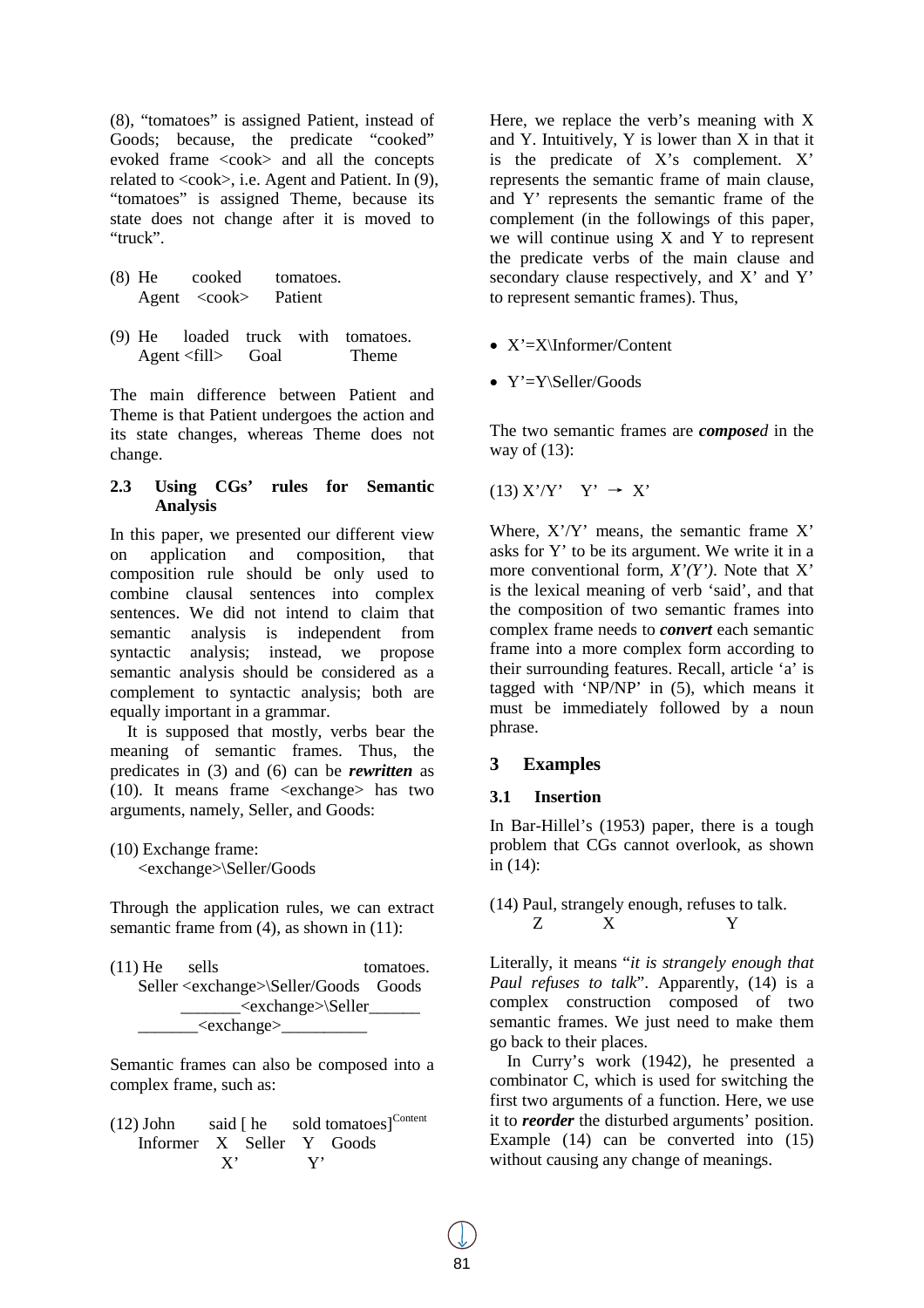(15) Strangely enough, Paul refuses to talk.

| reorder:                | $\mathbf{x}$                 | $\mathbb{Z}$        |                       |
|-------------------------|------------------------------|---------------------|-----------------------|
|                         | <i>rewrite</i> : $X' (X'=X)$ |                     | $Y'(Y'=Y\setminus Z)$ |
| <i>convert</i> : $X'Y'$ |                              |                     |                       |
| compose:                | X'/Y'                        | $Y' \rightarrow X'$ |                       |

where, *rewrite*, *convert*, and *compose* are the operators that have been introduced in section 2. (16) and (17) are similar examples, if we consider 'must' in (17) as a disjunct, for example 'I guess', rather than a modal verb:

(16) He, *frankly speaking*, is not good enough.

(17) He *must* be angry.

#### **3.2 Coordination-reduction**

The examples (1) and (2) mentioned at the beginning of this paper share the same construction, coordination-reduction. The omitted constituents did not disappear; actually they exist in deep semantic layers, as shown in the followings:

(1)'Mary planted […] Theme and Harry cooked [the beans]<sup>Patient</sup>.

(2)<sup>\*\*</sup> Harry cooked [...]<sup>Patient</sup> and Mary planted [the beans] Theme.

To give a further explanation on why (2) is not acceptable in semantics, we should use world knowledge. We may share the common sense that an action of change cannot be withdrawn by human power. In logics, this kind of world knowledge can be represented as the application of semantic frames (functions) to semantic roles (variables), as shown in (18) and (19):

(18) Mary planted and Harry cooked the beans. Y X

|               |              | Harry cooked the beans Mary planted [].                                     |
|---------------|--------------|-----------------------------------------------------------------------------|
| reorder:      | $\mathbf{X}$ |                                                                             |
| rewrite: X'   |              |                                                                             |
| convert: X'Y' |              | $Y'/[]^{\text{Theme}}$                                                      |
|               |              | <i>compose</i> : $X'Y'$ $Y'/[\dots]^{Theme} \rightarrow X'/[\dots]^{Theme}$ |

 $(X' = X\setminus \text{Cook/Patient}; Y' = Y\setminus \text{Agent/Theme})$ 

(19) λPatient. X'[Patient:=Theme]

Note that the composition of semantic frames can be realized either by application rules or

composition rules. In (18),  $X'/[...]^{\text{There}}$  means semantic frame X' applies to  $[...]^{\text{There}}$  . As shown in (19), if  $\left[ \ldots \right]$ <sup>Theme</sup> is consistent with X', then, it can replace the variable Patient in X'. Technically, this replacement could be implemented through the unification of semantic frame and semantic categories. It is expected to find a way, such as the one in figure 1, through which the semantic consistency of  $[...]^{\text{Time}}$  can be tested.

> � lexical: *<u>Tvariable</u>* semantic: [Patient:animate]  $\left[ ...\right]$ Theme �

> > Unifies with

| [frame]           |  | $<$ cook $>$                                                                                            |  |
|-------------------|--|---------------------------------------------------------------------------------------------------------|--|
| lexical:          |  |                                                                                                         |  |
| semantic: [Agent: |  | $\begin{bmatrix} \text{Agent:} & \text{icook} \\ \text{Pattern:} & \text{intelligent} \\ \end{bmatrix}$ |  |
|                   |  |                                                                                                         |  |

Figure 1. The unification of  $[...]^{\text{Time}}$  and frame X' in example (19).

In figure 1, the meanings of  $[...]^{\text{Time}}$  and the frame X' are represented by a particular notation called typed feature structures. When the variable unifies with the frame, the semantic consistency is tested through the compatibility of the two structures. As it is<br>shown,  $[\dots]^{Theme}$  is compatible with shown. is compatible with requirements of frame <cook>. Analogously, in figure 2,  $\left[ \ldots \right]$ <sup>Patient</sup> is not compatible with the requirements of frame <plant>. This explains why  $(1)$  is acceptable in semantics, while  $(2)$  is not.

$$
\begin{bmatrix} variable \\ lexical: & [...]^{Patient} \\ semantic: [The me:inanimate] \end{bmatrix}
$$

Unifies with

| [frame]  | $\langle$ plant $\rangle$                               |
|----------|---------------------------------------------------------|
| lexical: | plant                                                   |
|          | $[$ semantic: [Agent: intelligent]]<br>Theme: animate]] |
|          |                                                         |

Figure 2. The unification of [...]<sup>Patient</sup> and frame  $\langle$  plant $\rangle$  in example (2)'.

The decidability of the unification is discussed in section 4. For more information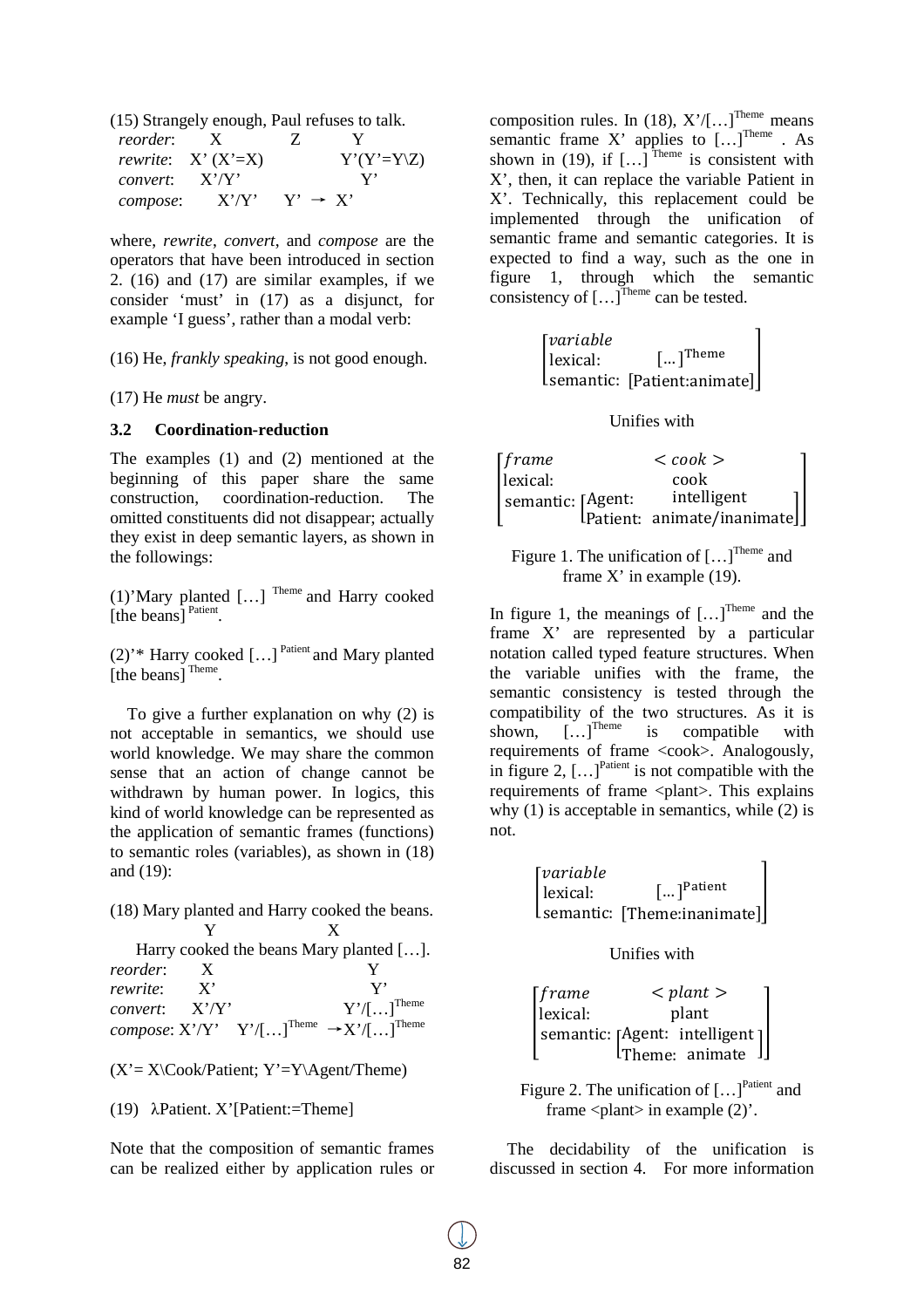about unification of typed feature structures, please refer to Carpenter (1992) and Gerald (2000)

## **4. Discussion**

In Kfoury's work (1996), he proved that an instance  $\Delta$  of unification problem U (β-unification) has a solution iff M is β-strongly normalizable, (where M is a lambda term, from which  $\Delta$  can be transformed); and that M is β-strongly normalizable iff M is typable in the lean fragment of the system of intersection types.

Apart from the precise definitions and proofs, intuitively, if semantic frame were the lean fragment of the system of intersection types, and if verbs that bear the meanings of semantic frames could be typable in such system, then the semantic consistency in (19) is decidable.

Linguistically, being typable in the system of semantic frame means verbs, such as 'cook' and 'plant' in (1) and (2), are of completely different types. Therefore, verb types can explain why the semantic changes of 'the beans' caused by 'cook' is unacceptable in the semantic frame represented by verb 'plant'.

## **5. Conclusion**

In this paper, a new idea is proposed, that semantic frames are seen as the functions, and semantic categories (usually labeled with semantic roles) are taken as the arguments of functions. Thus, a semantic frame can apply to arguments, the variables. Many complex constructions, such as insertion and co-ordination reduction can be well explained with this set of approaches.

The combinator C is used for reordering the disturbed positions of arguments in a complex sentence. Beta-reduction is used to represent the idea of the application of semantic frame to semantic categories. The idea of the proof of decidability of unification problems in β-reduction is borrowed from Kfoury's work (1999). It is concluded semantic consistency problems are decidable if verbs are typable in the system of semantic frames.

The ultimate goal of computational linguistics is to let machines understand human's language. It is hoped that the idea proposed in this paper could help to implement a real NLU system, suppose, if there were some resources that finely describe types of verbs and lexical meanings of each word of a language. Actually, there already have been some (such as, WordNet, VerbNet, and FrameNet).

## **Acknowledgments**

We are grateful to the reviewers for their expending time on reading our drafts and for their valuable suggestions.

## **References**

- Beth Levin. 1993. *English Verb Classes and Alternations: A Preliminary Investigation*. The University of Chicago Press, Chicago and London.
- Charles J. Fillmore. 1968. The Case for Case. In Bach and Harms (ed.): *Universals in Linguistic Theory*. New York: Holt, Rinehart, and Winston.
- Charles J. Fillmore. 1982. Frame semantics. In The Linguistic Society of Korea, eds. *Linguistics in the Morning Calm*. Seoul: Hanshin.
- Joachim Lambek. 1958. The mathematics of sentence structure. *The American Mathematical Monthly*, Vol. 65, No. 3.
- Kazimierz Ajdukiewicz. 1935. Die Syntaktische Konnexitat. Studia Philosophica 1: 1-27; translated as 'Syntactic Connecxion' in S. McCall (ed.), *Polish Logic*, Oxford, 1976.
- Mary M. Wood. 1993. *Categorial Grammars*. Routledge, USA and Canada.
- Yehoshua Bar-Hillel. 1953. A Quasi-arithmetical Notation for Syntactic Description. *Language 29*.
- Mark Steedman. 1987. Combinatory Grammars and Parasitic Gaps. *Natural Language and Linguistic Theory*. Vol. 5, 403-439.
- Mark Steedman. 2000. *The Syntactic Process*. The MIT Press. Cambridge, Massachusetts, London, England.
- Julia Hockenmaier and Mark Steedman. 2005. *CCGbank: User's Manual*. Technical Report MS-CIS-05-09. Department of Computer and Information Science. University of Pennsylvania, Philadelphia.
- A.J. Kfoury. 1999. *Beta-Reduction as Unification*. This can be downloaded from: http://types.bu.edu/index.php?p=reports.